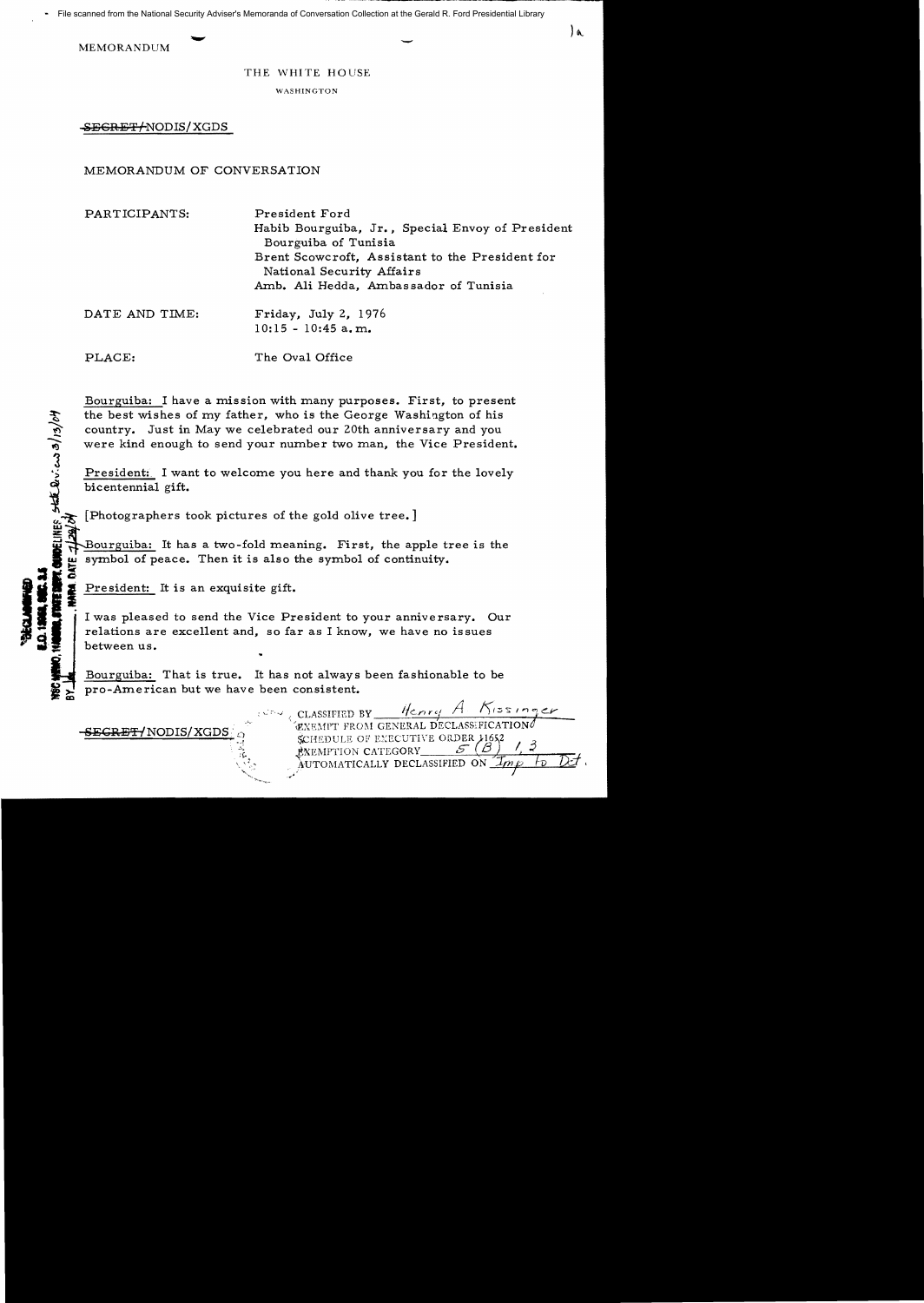### SEGRET/NODIS/XGDS - 2 -

President: We greatly appreciate that. I hope your father's health is better.

Bourguiba: It is, but he has bad periods. He is 73 years old -- and has spent much time in prison. [He described President Bourguiba's imprisonment, expecially during World War II when Hitler had him released in hopes of helping the effort. J

President: Are there any issues we should discuss?

Bourguiba: This was my main purpose in coming here. My talks with Marshall Mars of OPIC were very reassuring. We are now in a position to absorb technology transfer. We could cap the \$750 million the US has given us by becoming the showcase of development. Our birth rate has gone from  $3.5$  to  $1.6$ . My father has a very clear project in his mind. I was pleased to see the emphasis here on agrobusiness. If we don't over the next five years produce enough to feed the people, the progress of the last 50 years will be wasted.

President: What is your chief crop?

Bourguiba: Cereals, olives, fruit. We are also reforesting. We have a national tree day.

Many American banks are now interested in coming to Tunisia, I am proud to say.

All this policy of the wisdom of my father is in possible jeopardy because of our neighbors. Libya is ruled by a crackpot. I have met him. He should be in a nut house. This is our short-term danger but very serious. He has acknowledged publicly that he is inciting the people of Tunisia and Egypt to overthrow their leaders.

Over the longer term the danger is Algeria. They have inherited the French sense of "grandeur". They have a concept of a super-Algeria reaching from Senegal to Egypt.

We don't want to endanger our economic development but we have to "keep a stone in our hand." Unfortunately that stone is expensive.

Our overall needs are \$1. 2 billion over the next five years. I have already been to Saudi Arabia and Kuwait. They are inhibited by appearing to help opponents of Libya and Algeria. I would appreciate it if you would put a little friendly pressure on them.

#### S<del>ECRET/</del> NODIS/XGDS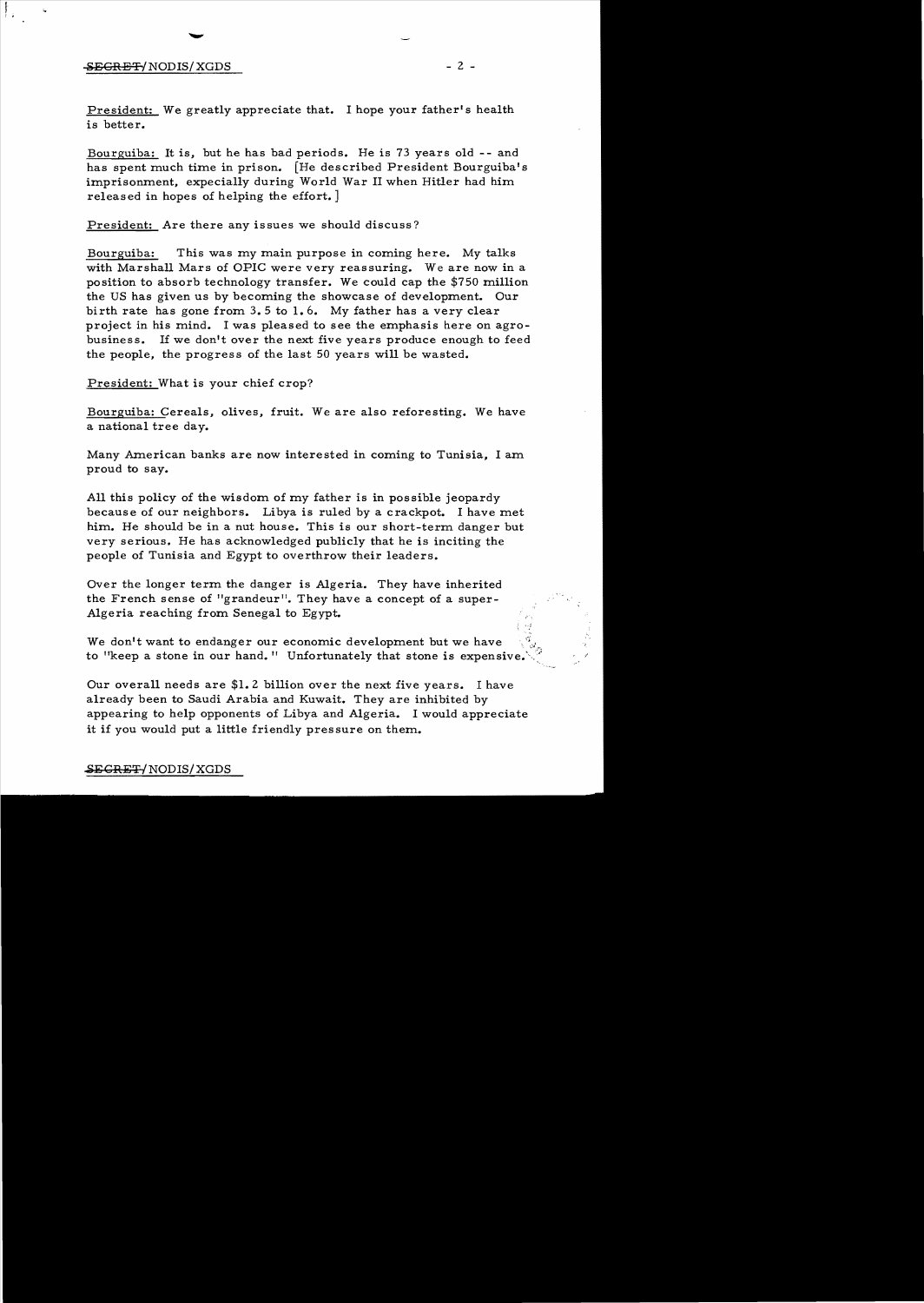# SEGRElflfNODIS/ XGDS - 3

..

President: We will certainly do that. We will also look at the military and economic program and do what we can.

Bourgiba: We need. as a top priority. missiles against tanks and aircraft.

Qaddafi has developed a base right on our border -- out of an old base.

President: We will do our best.

Bourguiba: We are the only practicing democracy in the Mediterranean.

[Describes from Turkey around the sea what problems are being faced. ]

SECRET/NODIS/XGDS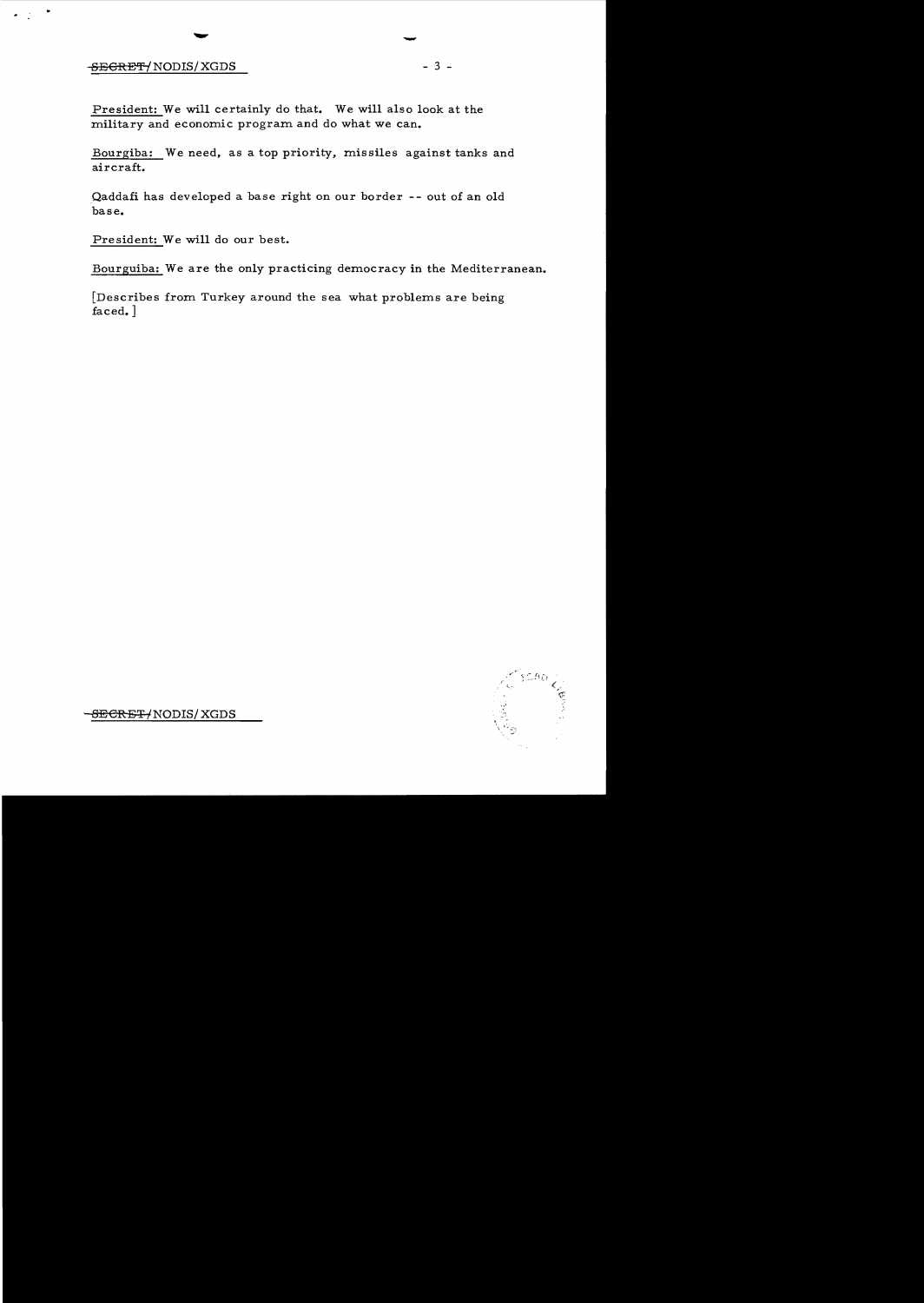## NATIONAL ARCHIVES AND RECORDS ADMINISTRATION Presidential Libraries Withdrawal Sheet

#### WITHDRAWAL ID 018444

REASON FOR WITHDRAWAL . . . . National security restriction TYPE OF MATERIAL . . . . . . Briefing Paper TITLE  $\dots$   $\dots$   $\dots$   $\dots$   $\dots$   $\dots$   $\dots$  Meeting with Habib Bourguiba, Jr. CREATION DATE ... 07/02/1976 VOLUME . . . . . 6 pages COLLECTION/SERIES/FOLDER ID . 031400927 COLLECTION TITLE . . . . . . National Security Adviser. Memoranda of Conversations<br>
. . 20 BOX NUMBER . . .<br>FOLDER TITLE . . .. July 2, 1976 - Ford, Tunisian Special Envoy Habib Bourguiba, Jr. DATE WITHDRAWN . . . . . . . 08/02/2004<br>WITHDRAWING ARCHIVIST . . . . GG WITHDRAWING ARCHIVIST

 $5$  milizard 12/6/04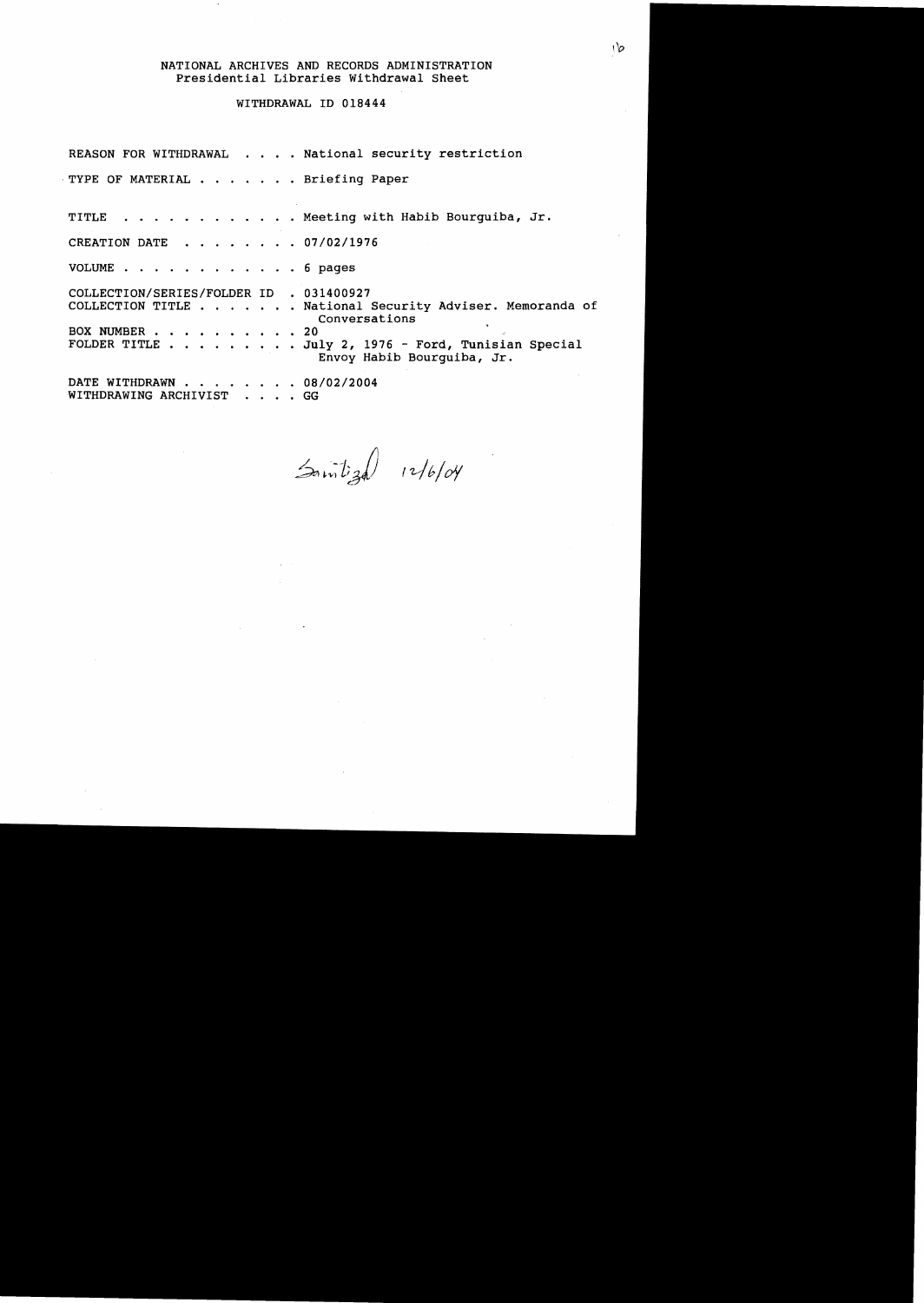Approved For Release 2004/12/06 : NLF-MOC-20-5-1-9

#### THE WHITE HOUSE

WASHINGTON

3833

SONFIDENTIAL (GDS)

MEETING WITH HABIB BOURGUIBA, JR. [Mr. Ambaasador or Mr. Bourguiba]

> Friday, July 2, 1976  $10:15$  a.m.  $(15 \text{ minutes})$ The Oval Office

Brent Scowcroft i FROM:

#### I. **PURPOSE**

Your meeting presents a useful opportunity to demonstrate US interest in good relations with Tunisia. [President Bourguiba. whose health has been failing for some time, is unable to travel. He dispatched Prime Minister Nouira to meet with you last year. Vice President Rockefeller attended the Tunisian Twentieth Anniversary celebrations in Tunis this March. ]

Your purpose in the meeting should be to:

-- Express appreciation for the lovely Bicentennial gifts. (A goldolive tree [picture at Tab B] and an exhibit of Roman and Punic mosaics, now on display at the Kennedy Center.)

.-- Emphasize the value we place on close relations with Tunisia; and express appreciation for the policies of moderation which President Bourguiba has pursued, and his constructive counsel on the Middle East situation.

-- Express understanding of Tunisia's security concerns (the Libyan, Algerian "threat") and your desire to be helpful within the limits of our resources.

-- Assure Bourguiba Jr. that the US will continue to play a strong role in world affairs and express the hope that Tunisia will work with us on important multilateral issues.

> Subject to GDS of  $E$ ,  $O$ ,  $11652$ Automatically Declassified on December 31, 1982

DECLASSIFIED, with postors opin? DATE I<br>Li<br>Z

<del>CONFIDENTIAL</del> (GDS)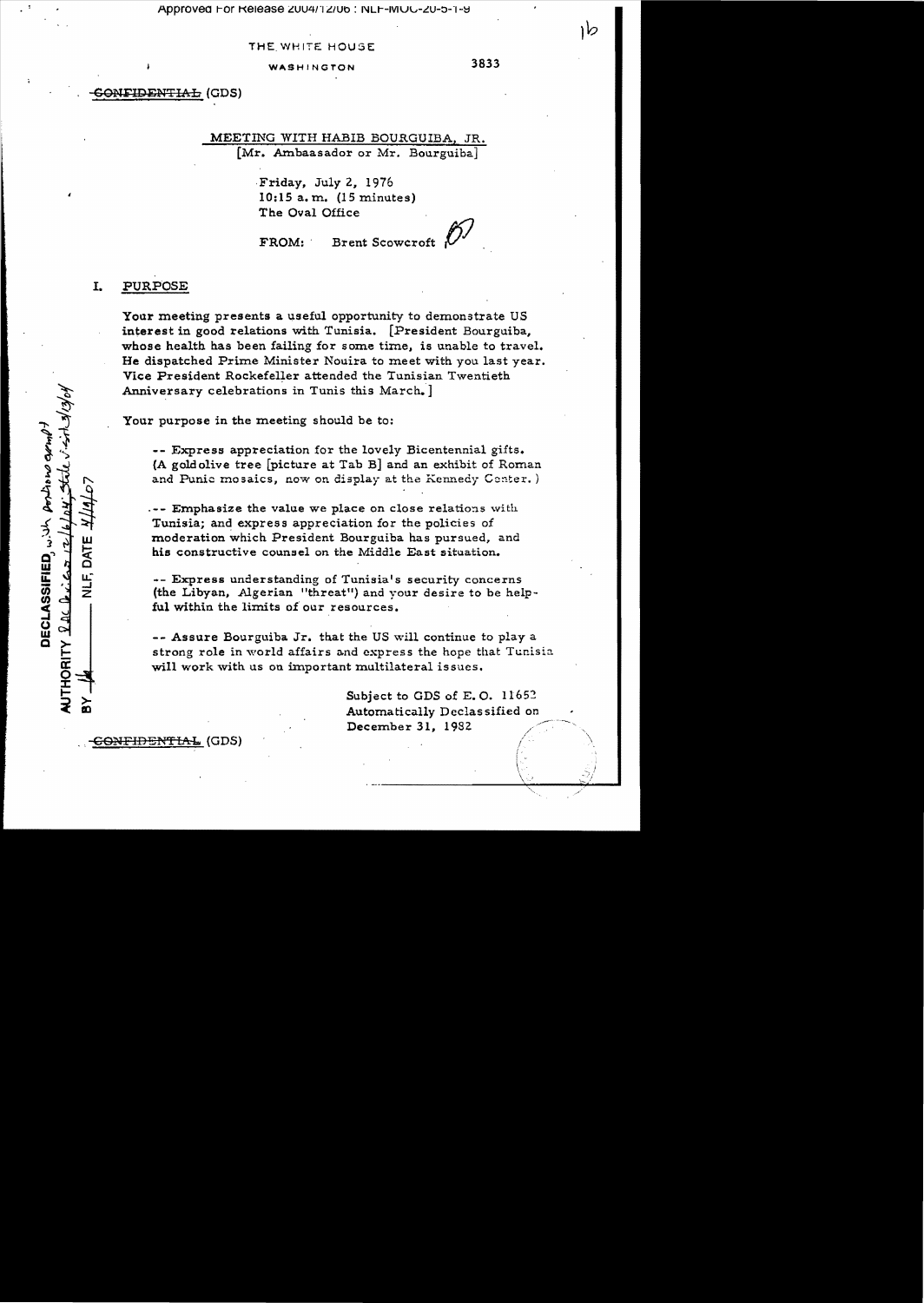Approved For Release 2004/12/06: NLF-MOC-20-5-1-9 <del>SONFIDENTIAL (</del>GDS) -2-

#### II. BACKGROUND, PARTICIPANTS & PRESS ARRANGEMENTS

Background: President Bourguiba has delegated his son as  $A_{-}$ his Special Envoy to Washington in honor of our Bicentennial and personally requested you meet with him in the letter at Tab C. Habib Bourguiba, Jr. is carrying a special message for you from his father and has also brought with him Tunisia's Bicentennial gift, a gold olive tree. [He will not present this personally to you. Also, in honor of our Bicentennial, the Tunisians sent an exhibit of ancient Roman and Punic mosaics: Vice President Rockefeller attended the opening of this exhibit at the Kennedy Center this week.

We do not know the contents of the message which Bourguiba Jr. is said to be carrying from his father but, in addition to Bicentennial greetings, it may request continued strong US support to Tunisia and an active US role on matters of concern to Tunisia, especially the Arab-Israeli negotiations. President Bourguiba has a strong emotional attachment to the United States and Bourguiba Jr. 's comments may reflect this.

US-Tunisian relations remain excellent and there are no unsettled bilateral issues. President Bourguiba attaches great importance to a "special relationship" with the US and has also viewed this as the key to his economic development and military security. Over the past twenty years we have given Tunisia more than \$700 million in development assistance. Current levels (\$10-12 million annually) are significantly reduced from previous years and though Tunisia has accepted these cuts with grace, they nonetheless always hope for more. Grant military aid (MAP) was terminated in 1975 but we have progra med \$15 million in FMS for each of FY 76 and 77.

Internally, Tunisia, with meager resources, has made impressive gains under President Bourguiba's leadership and is one of the more moderate Arab governments. But Tunisia is currently experiencing a period of unease about what will follow in the post-Bourguiba period. President

**CONFIDENTIAL (GDS)**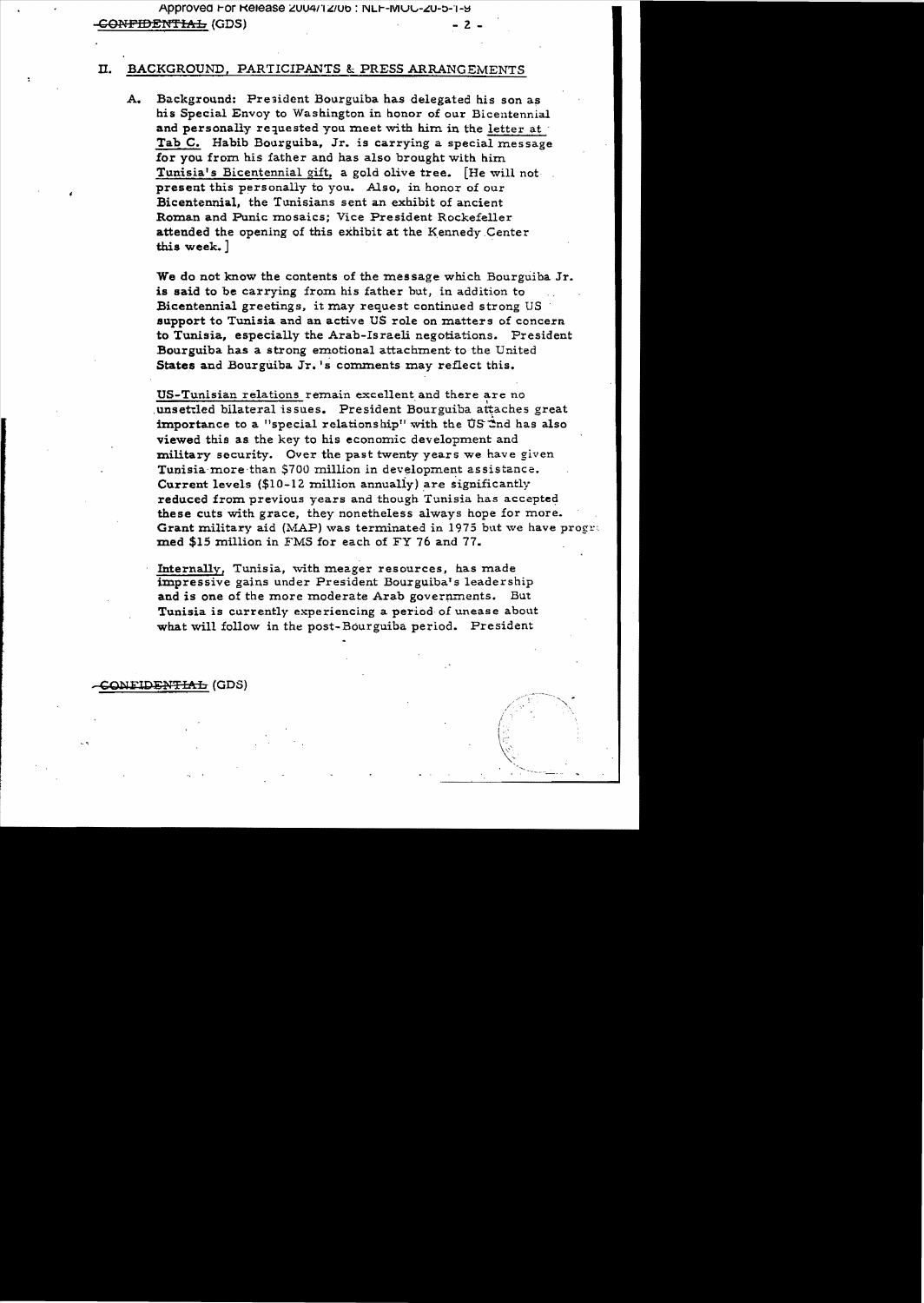## CONFIDENTIAL (GDS)

Bourguiba has been the principal figure in Tunisian politics for two decades and has shaped Tunisia's moderate foreign policies against pressures for more radical departures from the younger generation. His chosen constitutional successor is Prime Minister Nouira but there have also been reports that Bourguiba Jr. would be named to this position (although he is also not in especially good health.). Pressures for more radical policies are certain to increase from within and without when Bourguiba passes away.

Tunisia's foreign policy is conditioned heavily by its lack of two main resources and the consequent need to remain on good terms with as many countries as possible and particularly with its more powerful neighbors. Tunisia is officially a non-aligned country and is cautious to preserve its Third World credentials (including ties with the USSR and China). At the same time, he has closely aligned Tunisia with the West, in large part due to Bourguiba's strong personal attachment to the United States. In the Arab context, Tunisia maintains good relations with the Egyptians, Saudis and other moderates to counterbalance pressures from Algeria and Libya. The latter is Tunisia's main<sup>-\*</sup> concern and the two engage in steady harassment, intensified since an abortive Qadhafi proposal for union in 1974. Qadhafi has openly called for the overthrow of the Bourguiba regime and the Libyans have been implicated in various subversive activities against Tunisia. In this context, US assurances of support assume special importance to the Tunisians.

## <del>CONFIDENTIA</del>L (GDS)

 $\mathbf{3}$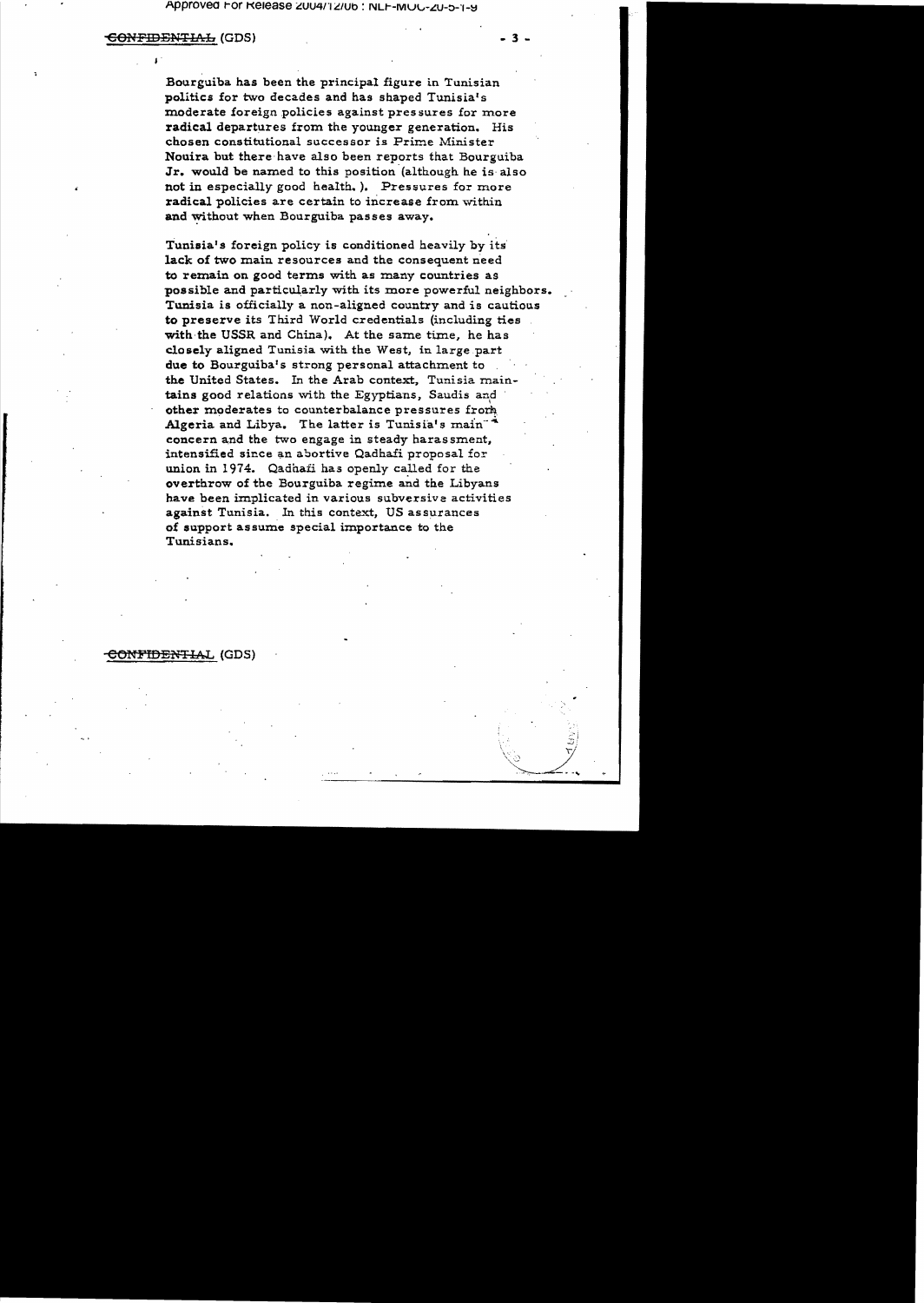#### CONFIDENTIAL (GDS)

Tunisia has been helpful in the MiddleEast peace talks and supports US efforts to bring about a final settlement. President Bourguiba is especially interested in seeing the Palestinians (PLO) brought directly into the negotiations. He has urged a continuation of US efforts and sees our influence in the area as a healthy deterrent to Soviet expansionism. The Tunisians are very concerned over present developments in Lebanon.

Tunisia has also consistently been a voice of moderation in international councils but is also unwilling to isolate itself from the prevailing Third World or Arab majority on issues of importance to us. While we appreciate these constraints, we believe Tunisia could give greater support to the US on those. issues where Arab or African sensitivities are not directly involved, such as Korea. Tunisia last year voted for postponement of the Puerto Rican issue in the Committee of 24. Tunisia would like to see US influence increased in Black Africa and actively supported US policy on Angola. It has urged us to press Rhodesia and South Africa to initiate reforms.

- в. Participants: Habib Bourguiba, Jr., Tunisian Ambassador Hedda (both speak English). Secretary Kissinger and Brent Scowcroft.
- C. Press Arrangements: Meeting to be announced; White House photo only.

#### Ш. TALKING POINTS

### General and Personal

-- It is a great pleasure to welcome you. I have the greatest respect for His Excellency, President Bourguiba, and greatly appreciated his recent letter to me. Please convey to him my warmest personal regards and my appreciation that he designated you to visit with us.

ONFIDENTIAL (GDS)

25X<sup>.</sup>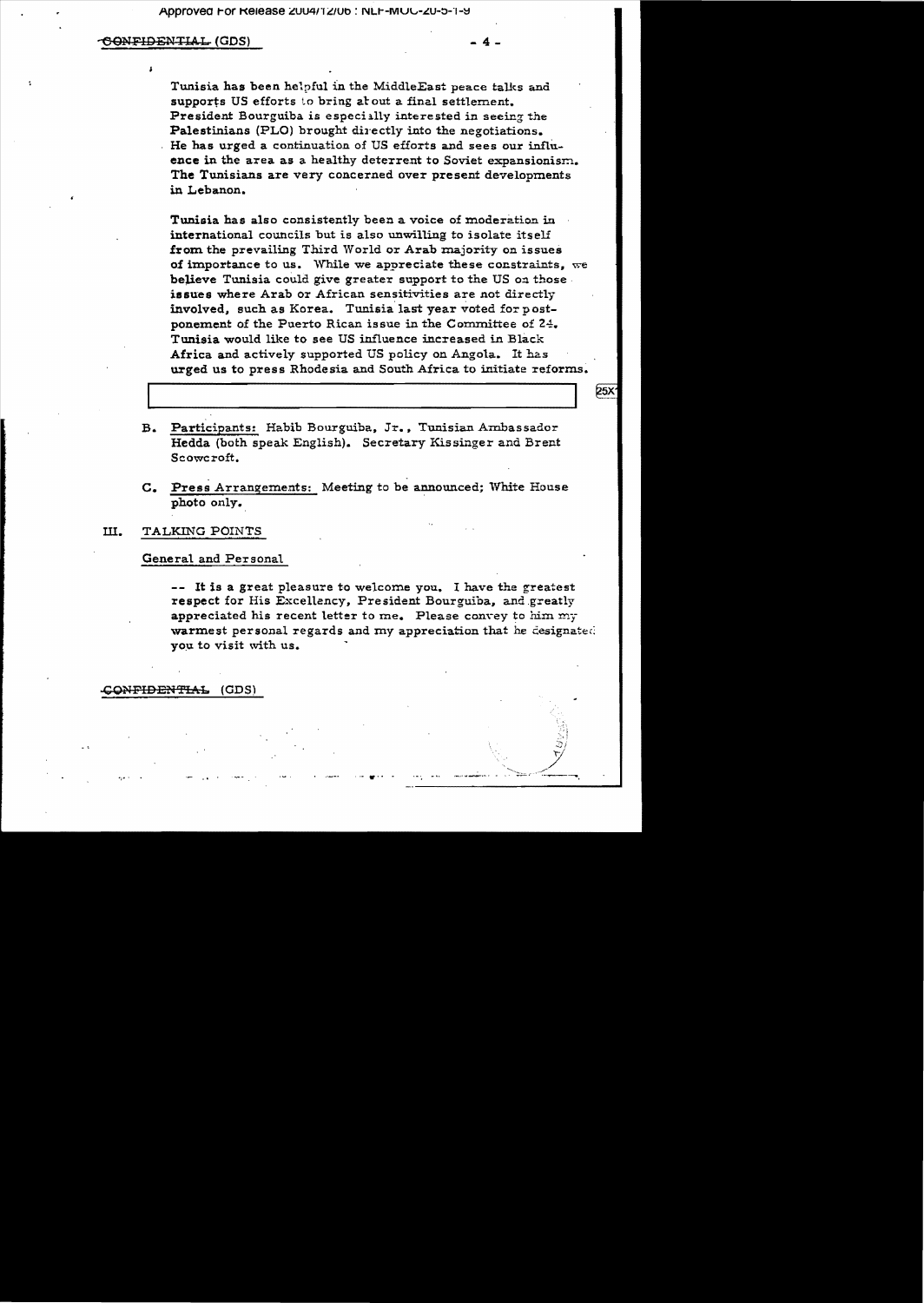**CONFIDENTIAL** (GDS)

-- This is a special year for both of our countries. We were proud to send Vice President Rockefeller to the 20th Anniversary Celebrations of Tunisia. Tunisia's magnificent gifts. (gold olive tree and mosaics exhibit) will be permanent reminders of the enduring ties between our people.

 $-5 -$ 

## **US-Tunisian Relations**

-- The US greatly admires the moderate policies which Tunisia has promoted under President Bourguiba's wise leadership, in the post-colonial period.

The US has enjoyed very close relations with Tunisia, and we very much want to strengthen these ties in the future.

-- I am pleased that we have been able to contribute to Tunisia's impressive economic development and to have cooperated with your Government in strengthening its security. We will continue to work with you in these areas. We will do all we can to help within the limits of our own resources.

#### Middle East, Lebanon

-- I would welcome your views on how Tunisia sees the situation in the Middle East evolving.

-- For our part, we remain determined that there must be further progress in the Arab-Israeli negotiations and we are continuing our efforts to see how this can be achieved. We appreciate Tunisia's support. We feel that the progress achieved thus far must be built upon in order to reach a lasting settlement and one which takes into account the legitimate interests of the Palestinians.

-- We regret the tragedy which has unfolded in Lebanon. The magnitude of human suffering is enormous and we are saddened that such a close friend as Lebanon should be the scene of such destruction. We have made every effort diplomatically to encourage an end to the fighting and a political solution. We have lost our Ambassador in the process but we are determined to continue our efforts. That is why I have dispatched another special emissary to Beirut. All interested parties must continue to urge a negotiated solution.

<del>CONFIDENTIAL</del> (GDS)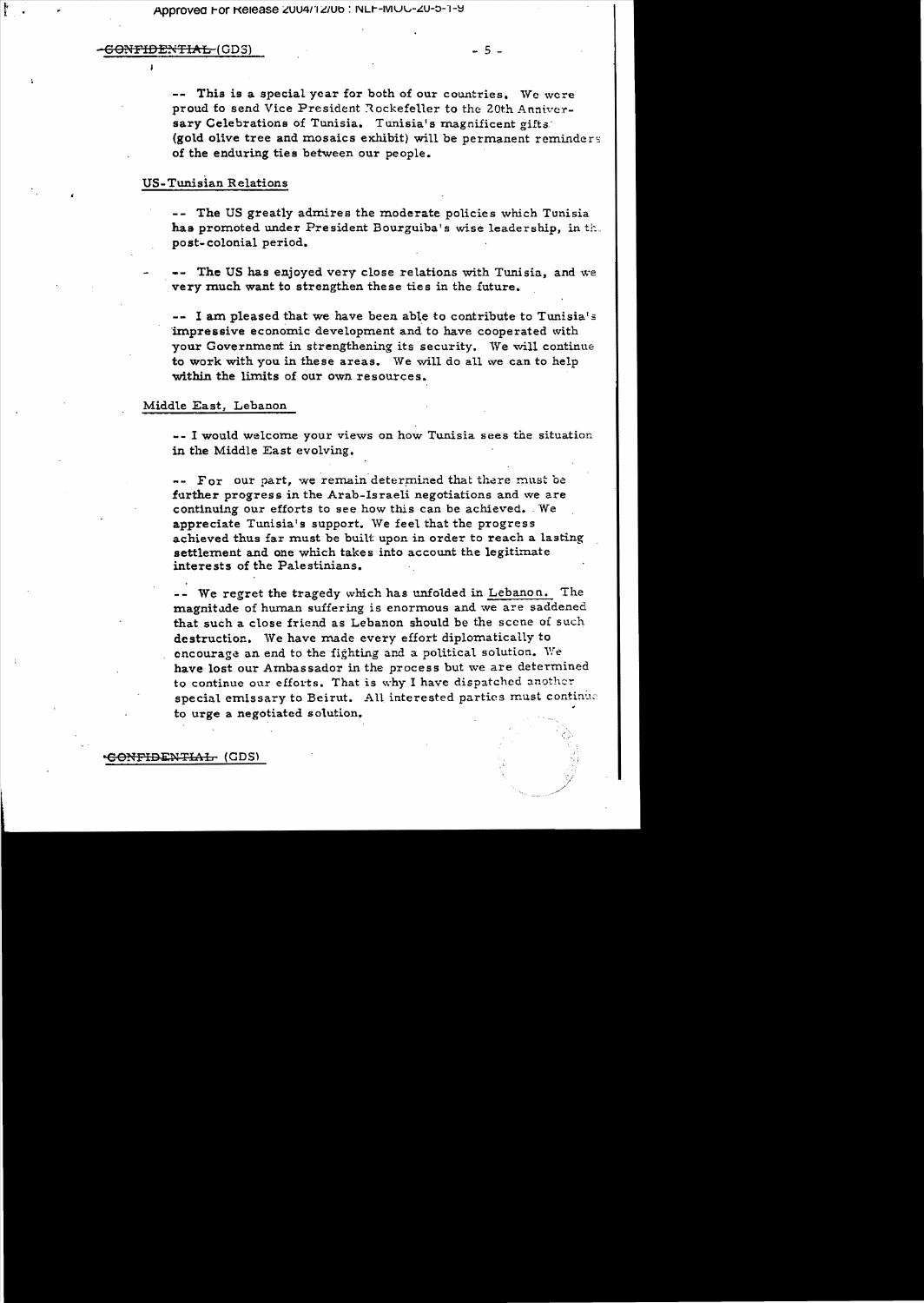## S<del>ONFIDENTIAL</del> (GDS)

25X1

We appreciate the interest of Tunisia in a satisfactory solution to the Palestinian problem. We agree that any final settlement must include this. At the same time, Israel's right to exist and Resolutions 242 and 338 must be accepted, something which the PLO has been unwilling to do.

## Multilateral Issues

(GDS)

<del>SONFIDENTIAL</del>

-- It is my hope that the US and Tunisia can continue to work closely together on international issues affecting both our countries in multilateral fora. We appreciate your support last year on the Puerto Rican issue and the constructive role which Tunisia has played in international councils. We want to continue to work closely with you as these issues arise in the future.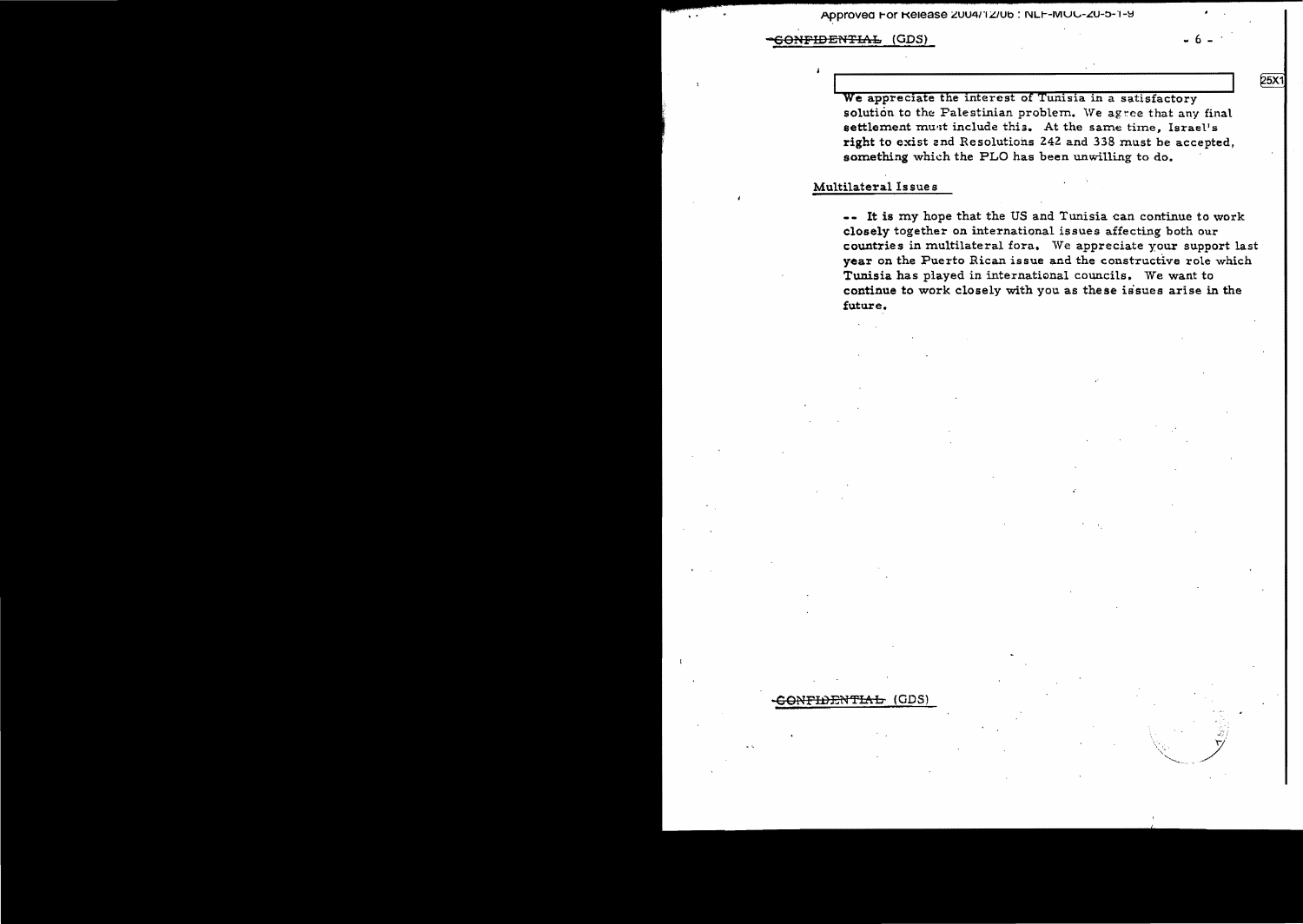

Ģ,

CONSIDER

 $\setminus U$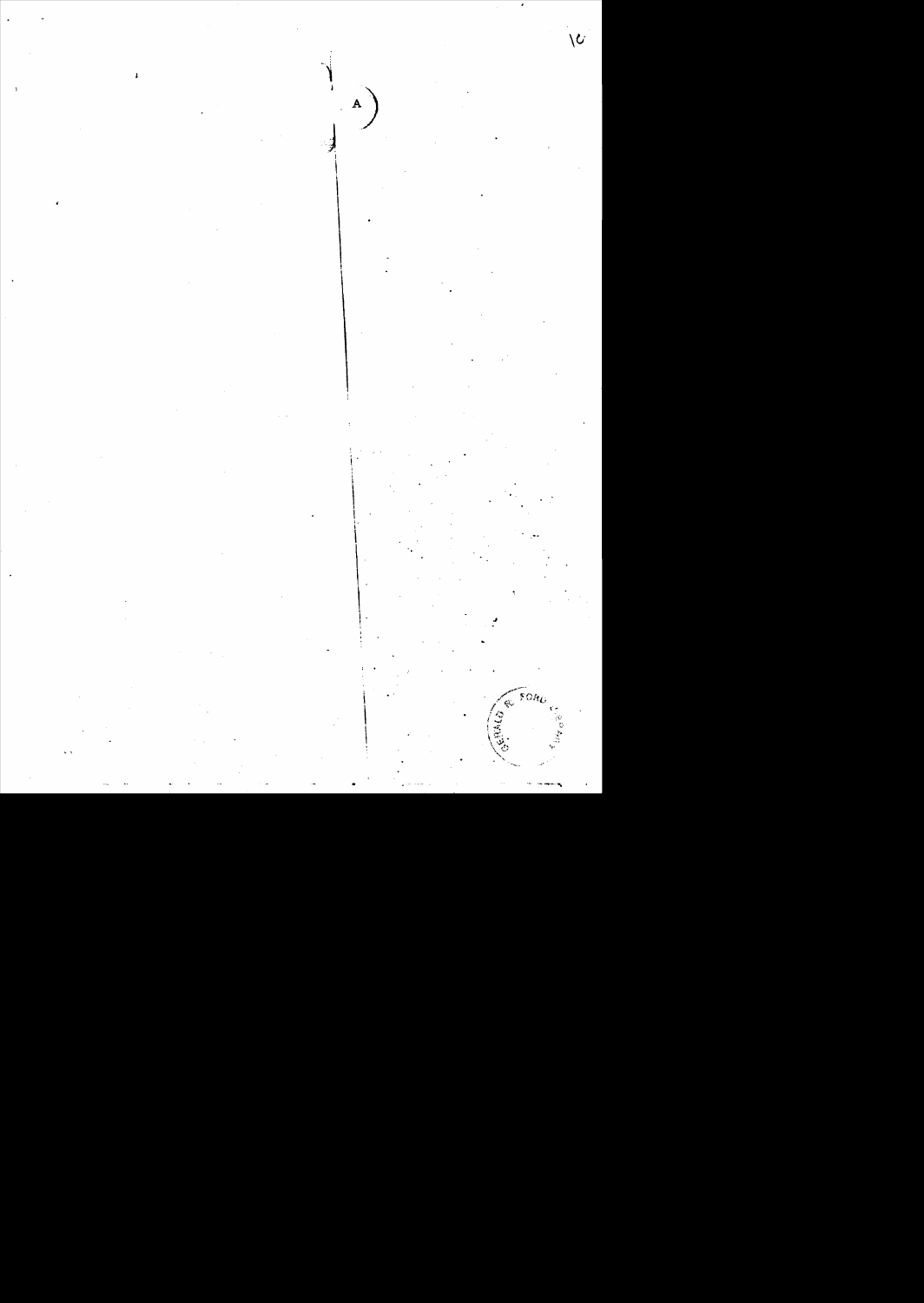## NATIONAL ARCHIVES AND RECORDS ADMINISTRATION Presidential Libraries Withdrawal Sheet

, Լ

#### WITHDRAWAL ID 018445

REASON FOR WITHDRAWAL . . . . National security restriction TYPE OF MATERIAL . . . . . . Biography CREATION DATE  $\ldots$   $\ldots$   $\ldots$  06/24/1976 . . . . . . . . . . . . 1 page COLLECTION/SERIES/FOLDER ID . 031400927 COLLECTION/SERIES/FOLDER ID . 031400927<br>COLLECTION TITLE . . . . . . . National Security Adviser. Memoranda of BOX NUMBER . . . EOX NUMBER . . . . . . . . . . 20<br>FOLDER TITLE . . . . . . . . July 2, 1976 - Ford, Tunisian Special Envoy Habib Bourguiba, Jr. DATE WITHDRAWN . . . . . . . 08/02/2004<br>WITHDRAWING ARCHIVIST . . . GG WITHDRAWING ARCHIVIST . . .

 $Exempl + 1216/04$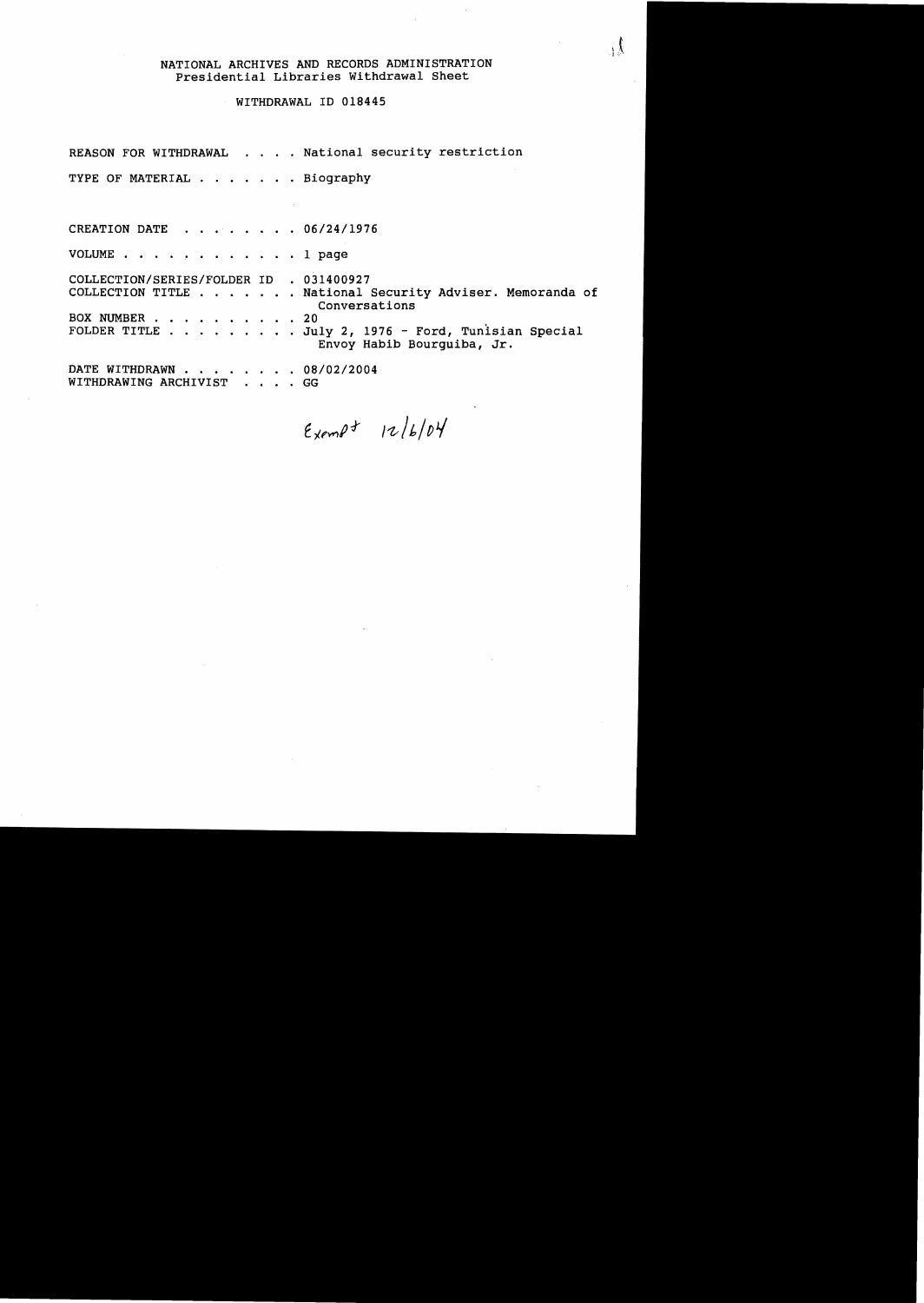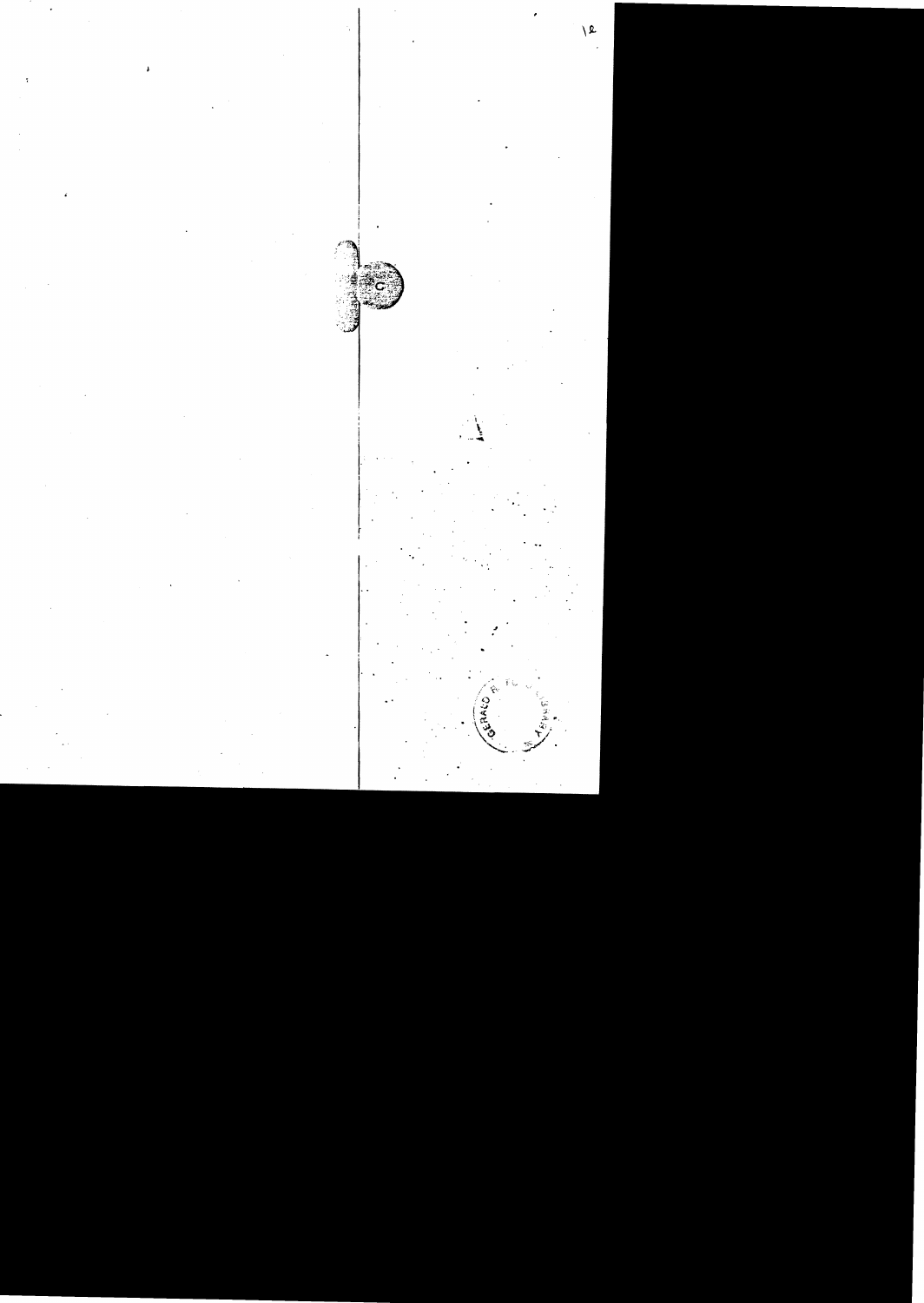# DEPARTMENT OF STATE DIVISION OF LANGUAGE SERVICES

#### (TRANSLATION)

**LS NO.** 56844 MM/MSS French

## TUNISIAN REPUBLIC The President

Carthage, June 4, 1976

Mr. President:

Î.

This year the United States of America is celebrating the bicentennial of its independence. This commemoration has deep meaning for Tunisia, because the event marked the beginning of a vast movement of history and the strengthening and application of principles of government to which we are particularly attached.

For these reasons, it is my conviction that all peoples who draw strength from the sources of democracy and freedom join sincerely in this commemoration. For decades I personally waged a strenuous battle for the triumph of these principles and for the establishment among nations of relations based on trust and mutual respect.

This was my dream and it is today a reality for my country. During that long struggle and in the darkest moments of the colonial period, I was especially careful to safeguard the bonds of friendship and esteem which our two States established at the dawning of United States history.

His Excellency Gerald R. Ford. President of the United States of America.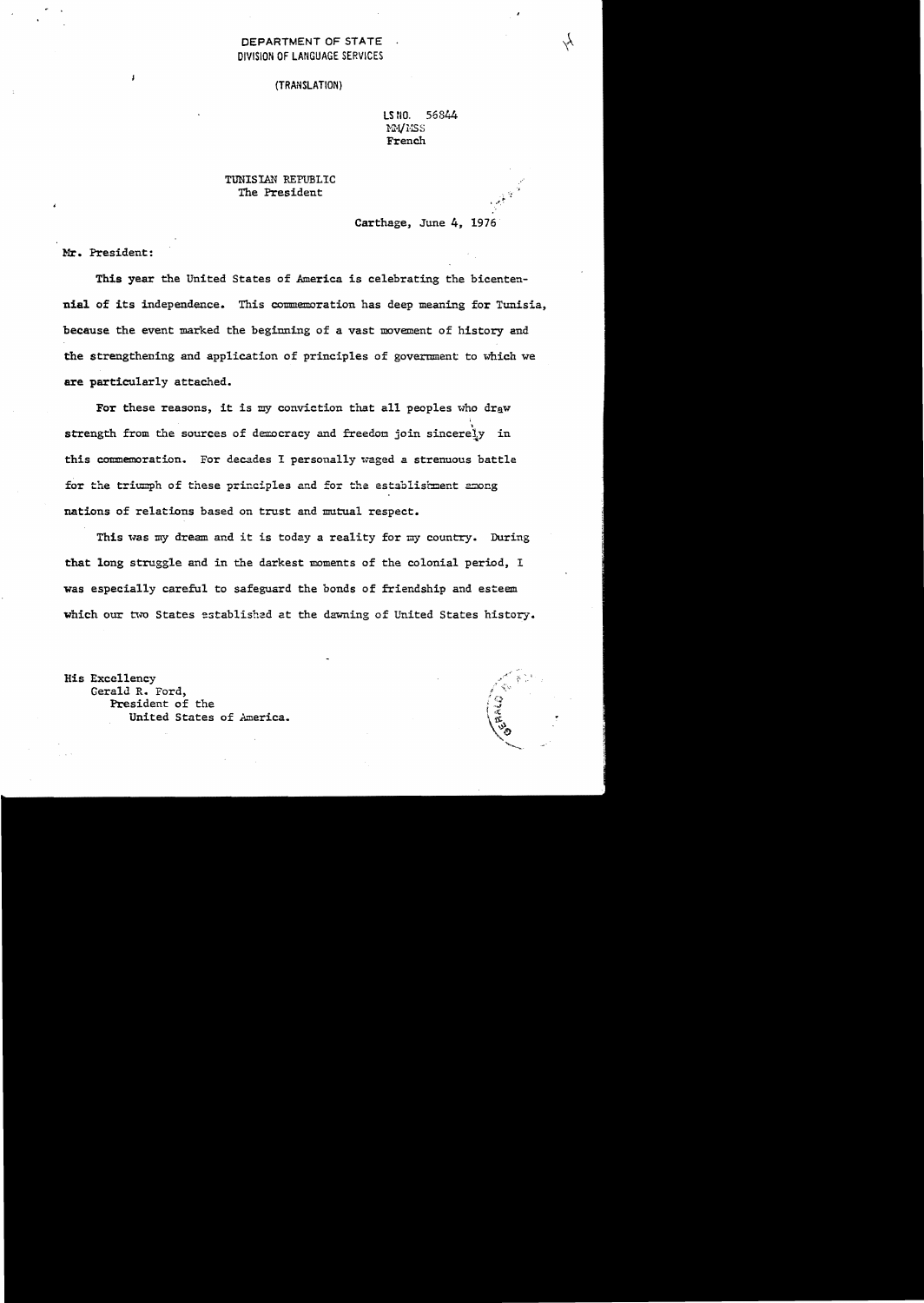You will understand, Mr. President, why it would have been my greatest pleasure to take part personally with you in the events commemorating the bicentennial. Regrettably,  $\Box$  shall be unable to attend as my state of health no longer permits extensive travel.

Therefore, I am appointing my son to represent me personally and to express, on behalf of Tunisia, our desire to maintain and to strengthen the relations of friendship and cooperation which exist between our two countries.

The gift which my son will deliver to you on my behalf represents for Tunisia not only the ancient symbol of peace, but also the tree whese age-long fruitfulness continues to reward perseverance in the struggle. May it serve to express the homage of the Tunisian people to your nation  $s$ work of enlighterment and of peace.

I avail myself of this occasion to convey to the American people my \ To you, Mr. President. warm congratulations and sincere wishes of prosperity. I extend the most ardent wishes for success, happiness, and health, and beg you to accept the assurances of my very high and friendly consideration.

[sl Bourguiba

Habib Bourguiba President of the Tunisian Republic



2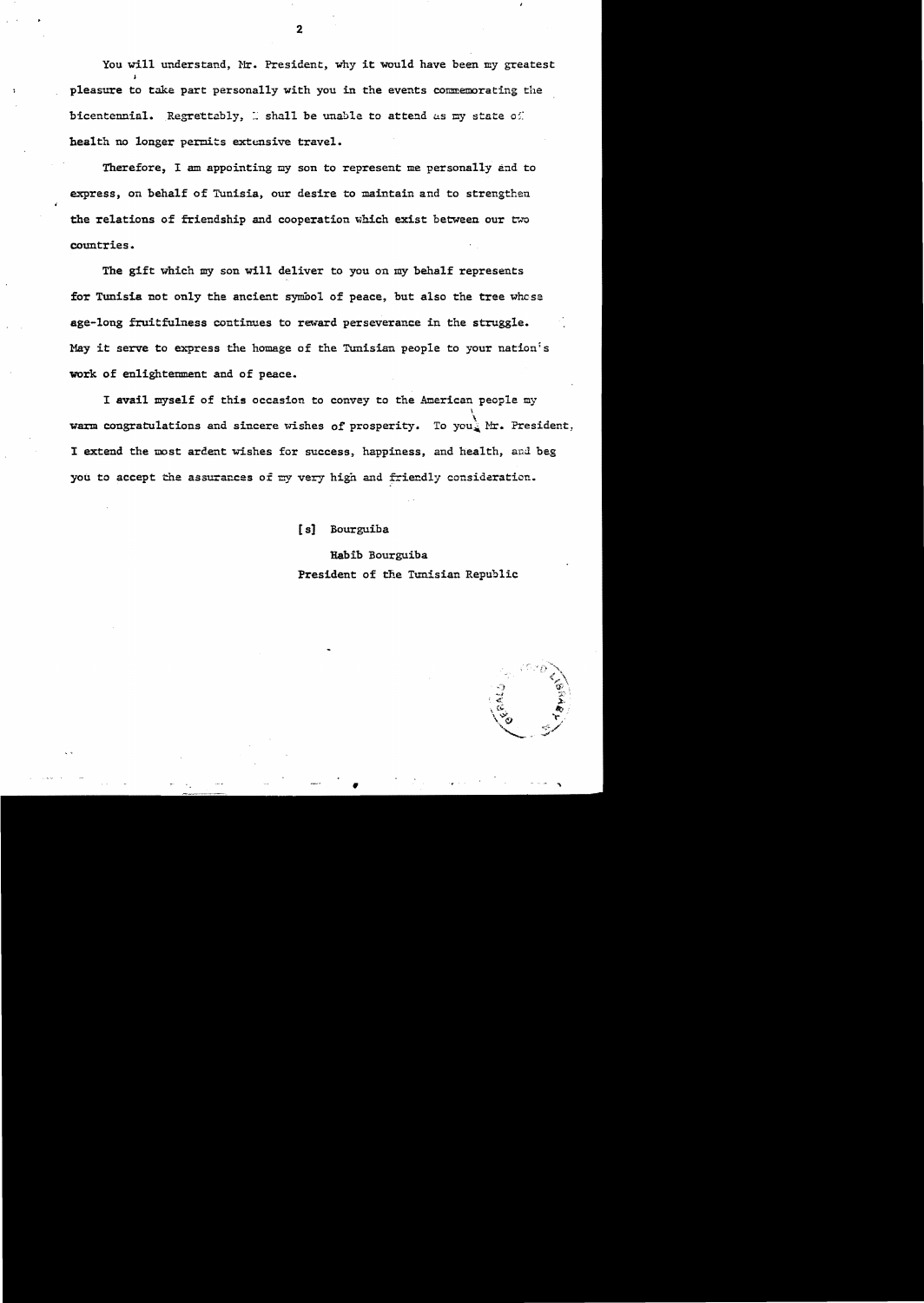monument de P/Bourgenbachter de  $10!15 - 10!45$ 

B. Ikma - voulti papas messen l'et à prise c bart miles par partier - Workington f bis<br>control. Just in Jung me ceptantal and 25th P d'exercit de le meure en tire + thanh que for ( Perfine Tothing and poll tres) B I am It who a 2 foll mining, First Cts oppteurs = symmetry place Thom it is P It is an expecte gift. I vous pleasel tréend MP trope comment One ulation avec ullent + is para stammed celan me vinds let me B That is the est mes not drange boam fastronicht To my per-com but we have been consistent P We quintly apple that, shope your father health I bitter B It is, but he has bal purids. Ris 23 - + has speart much time in prison. C'Descival B. Sr. imprisonment, en china<br><u>Le vert</u> certain blotter had binne illused to belge  $=$  ext) P an there any usual us should chosen? B. Thoughouthing moins juryal. In take w/ Les aux order in parties to celant te huilley V terroefer. We ended soy a 250 mil à US has given in lay treating a showcare of day at On barthian has gone from 3.5 K/rb. Ung father has a very dear / spect in his moral I vices pluse el to sei a emplesació han on

NSC NEMO, 11/24/08, STATE DEVI. CUIDELINES, State h v cur 3/13/04<br>3Y MARIE MONTE, NARA. DATE 1/24/24

 $\begin{matrix} \mathbb{S} & \mathbb{S}^1 \ \mathbb{S}^1 & \mathbb{S}^1 \end{matrix}$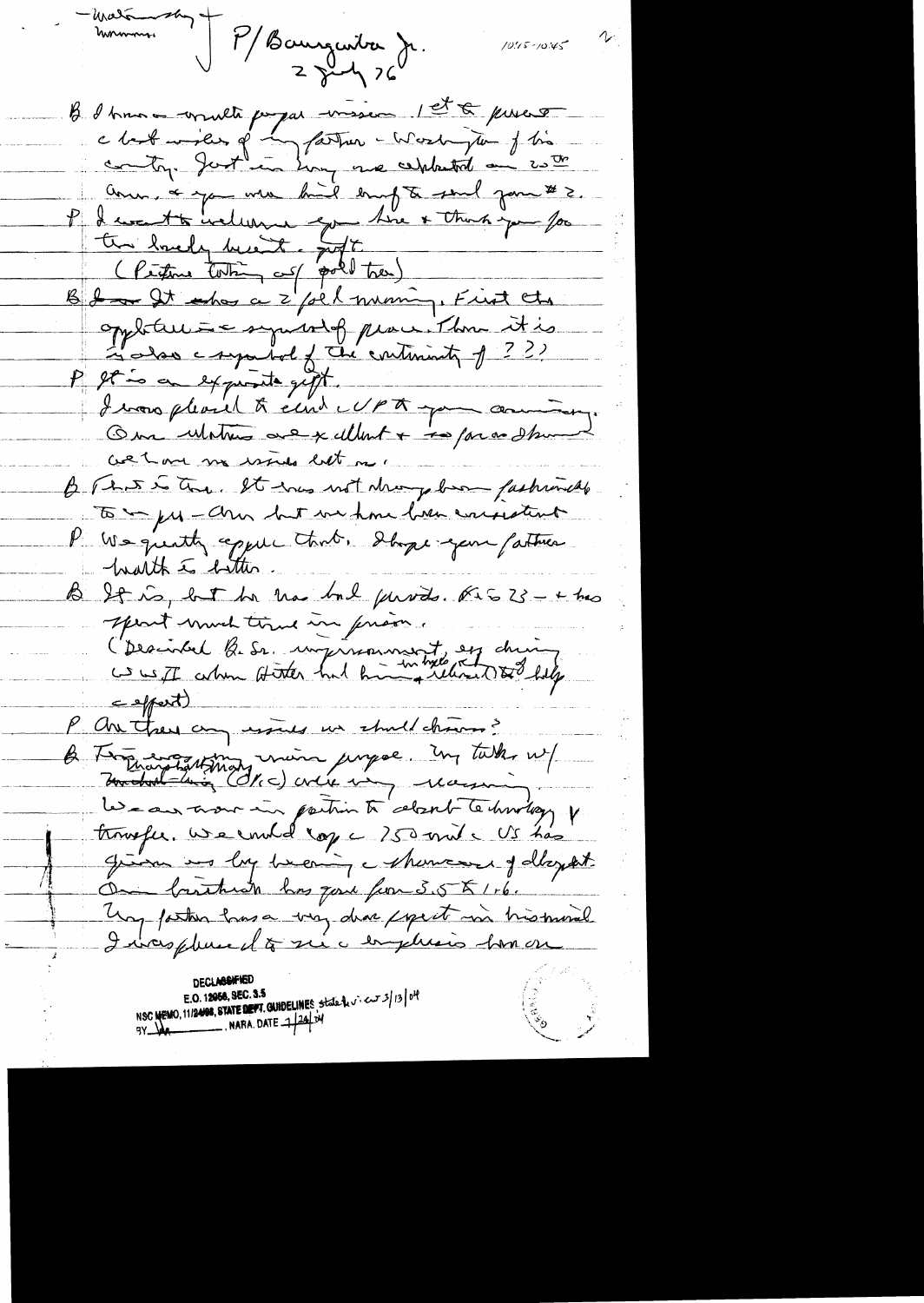an aquiturement. If we don't done used it you produce enoughts fund a people, a progrape hast 50 yes will't would Pushot & you ching the cype. B Clearly this, first, we are also youthing. We have most tree day Turnen & promet say. all this policy of cristom of my father to in possible Jegardy liseurse form wrightons. Litingers withd My a crackfort I have met in Herhald la nom a just house, This is our sloot ter danger but very jerrins. He his ack perhach that the is muting people of Thresise + EX author thin lendes. Orain Monseo temme de disponsions They have entered a Fe, sense of "grandemin They have a concept dae sigen-algering uniting from Stregat to E. We low want to endowerom even. daynt hot we have to "less star in our houl"umfortunately that stone is exposice. Occasional week as 1.2 hit were myt 5 years Struce diseally las 5, A. + Howard. They are mésintil & les opportunes to try opportunités (impare la deposition) as the mide ever guy & de what we can Bure midostry pronty murates agent Tonks  $+24$ Q adopt hno gear la tose right on one trader -